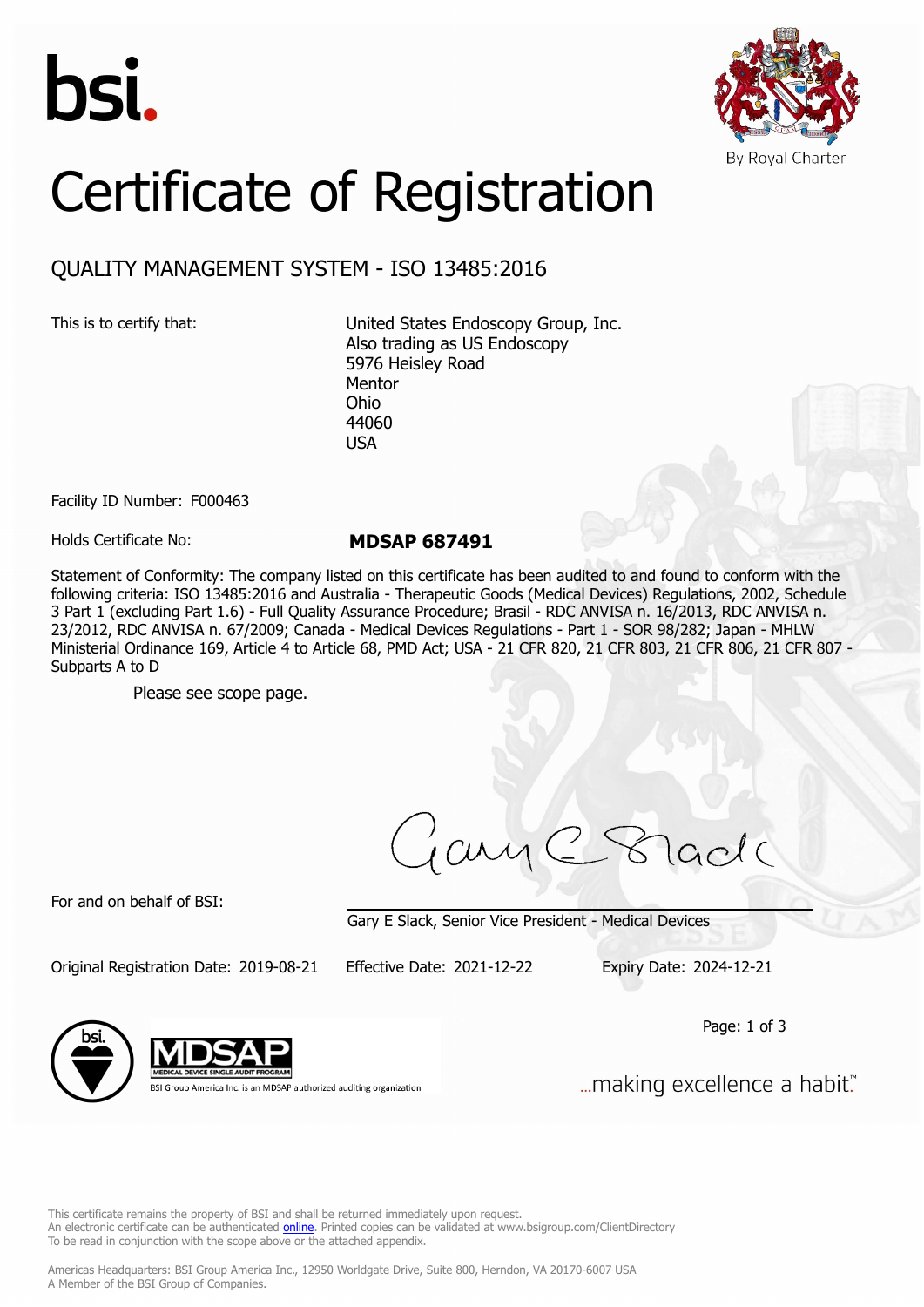## Registered Scope:

Design and Manufacture of sterile and non-sterile, active and non-active devices for Endoscopy including the following: Snares, Biopsy Forceps, Retrieval Devices, Injection Needles, Tissue Sampling Devices, Procedure Packs, Biopsy Valves, Disposable Overtubes, Irrigation Devices, Hemostasis Devices, Evacuation Devices and Endoscopic Accessories. Design, manufacture and distribution of powered insufflators and related sterile and non-sterile administration sets and servicing of powered insufflators.

Design, manufacture and servicing of cryosurgical units and related accessories.

Original Registration Date: 2019-08-21 Effective Date: 2021-12-22 Expiry Date: 2024-12-21

Page: 2 of 3

This certificate remains the property of BSI and shall be returned immediately upon request. An electronic certificate can be authenticated **[online](https://pgplus.bsigroup.com/CertificateValidation/CertificateValidator.aspx?CertificateNumber=MDSAP+687491&ReIssueDate=22%2f12%2f2021&Template=inc)**. Printed copies can be validated at www.bsigroup.com/ClientDirectory To be read in conjunction with the scope above or the attached appendix.

Americas Headquarters: BSI Group America Inc., 12950 Worldgate Drive, Suite 800, Herndon, VA 20170-6007 USA A Member of the BSI Group of Companies.